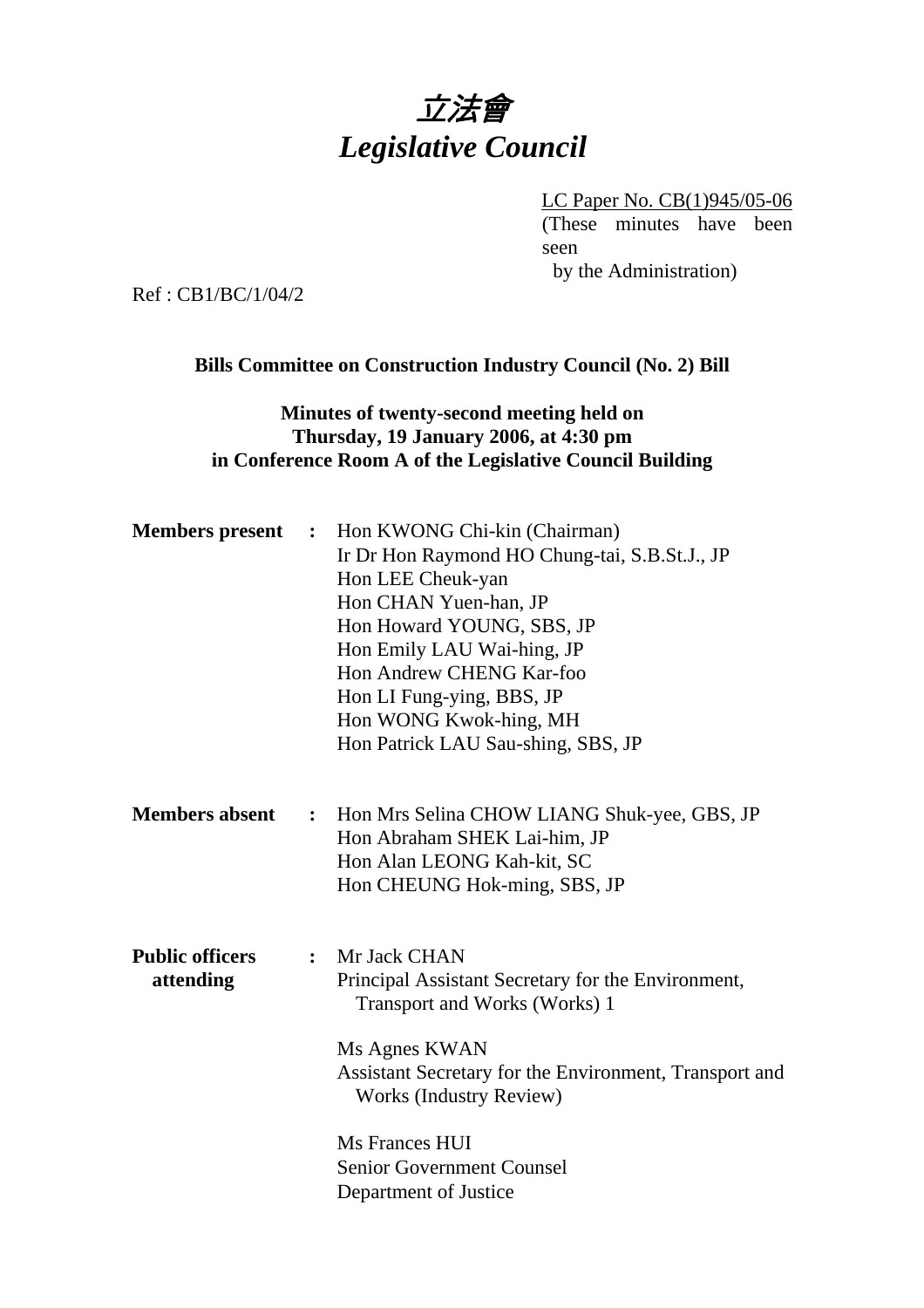Ms Selina LAU Government Counsel Department of Justice

| <b>Attendance by</b><br>invitation | $\ddot{\cdot}$ | The Construction Industry Training Authority |
|------------------------------------|----------------|----------------------------------------------|
|                                    |                | Mr Tony YAU                                  |
|                                    |                | <b>Accounting Manager</b>                    |
| <b>Clerk in attendance:</b>        |                | Miss Odelia LEUNG                            |
|                                    |                | Chief Council Secretary (1)4                 |
| <b>Staff in attendance:</b>        |                | <b>Miss Kitty CHENG</b>                      |
|                                    |                | <b>Assistant Legal Adviser 5</b>             |
|                                    |                | Ms Sarah YUEN                                |
|                                    |                | Senior Council Secretary (1)6                |
|                                    |                |                                              |

Action

| <b>Confirmation of minutes</b> |                       |  |               |
|--------------------------------|-----------------------|--|---------------|
| (LC Paper No. $CB(1)629/05-06$ | -- Minutes of meeting |  | <sub>on</sub> |
|                                | 8 December 2005       |  |               |
| LC Paper No. $CB(1)718/05-06$  | -- Minutes of meeting |  | <sub>on</sub> |
|                                | 20 December 2005)     |  |               |

 The minutes of the meetings held on 8 and 20 December 2005 respectively were confirmed.

| $\mathbf{H}$ | <b>Clause-by-clause examination of the Bill</b> |                                                             |
|--------------|-------------------------------------------------|-------------------------------------------------------------|
|              | (LC Paper No. $CB(1)708/05-06(01)$              | -- List of follow-up<br>actions                             |
|              |                                                 | arising from discussion at the<br>meeting on 5 January 2006 |
|              | LC Paper No. CB(1)708/05-06(02)                 | -- Administration's responses to                            |
|              |                                                 | follow-up actions arising from                              |
|              |                                                 | discussions at the meetings on                              |
|              |                                                 | December 2005<br>20<br>and                                  |
|              |                                                 | 5 January 2006                                              |
|              | LC Paper No. $CB(1)708/05-06(03)$               | -- Information paper provided                               |
|              |                                                 | by the Construction Industry                                |
|              |                                                 | Training Authority on "Levy"                                |
|              |                                                 | imposition, determination and<br>objection"                 |
|              |                                                 |                                                             |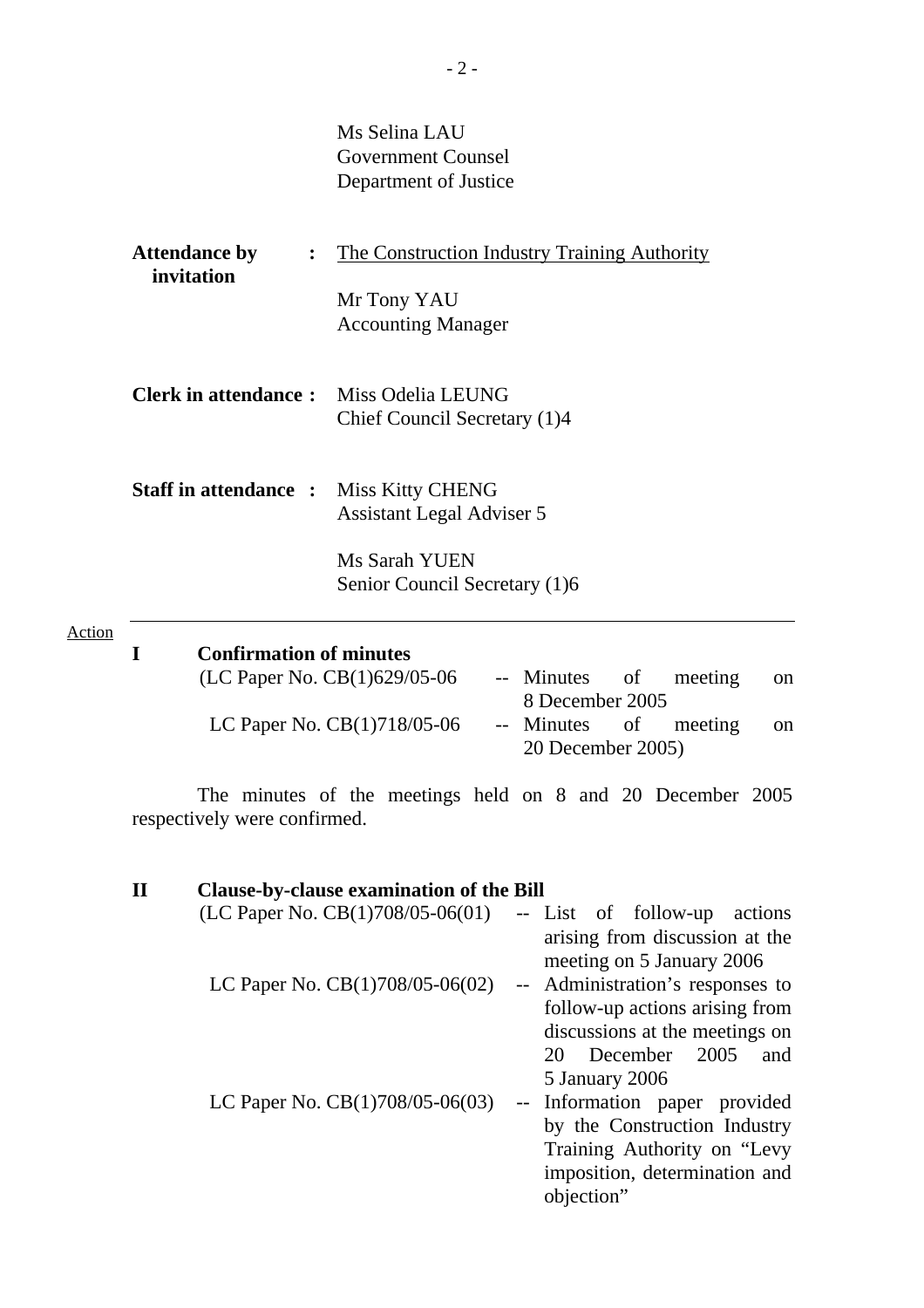| LC Paper No. $CB(1)99/05-06(03)$                                   | -- Draft<br>Committee<br>Stage<br>Amendments to Clauses 2, 5,<br>7, 9, 18, 21, 56, 58, 59 and 71                                                                                                         |
|--------------------------------------------------------------------|----------------------------------------------------------------------------------------------------------------------------------------------------------------------------------------------------------|
| LC Paper No. $CB(1)99/05-06(04)$                                   | and new Schedule 1A,<br>Schedule 2 and Schedule 5<br>Marked-up version of the<br>draft Committee<br>Stage<br>Amendments to Clauses 2, 5,<br>7, 9, 18, 21, 56, 58, 59 and 71                              |
| LC Paper No. $CB(1)2313/04-05(04)$ --                              | and new Schedule 1A,<br>Schedule 2 and Schedule 5<br>A comparison of the<br><b>Construction Industry Council</b><br>(No. 2) Bill with relevant<br>provisions of the Industrial<br>Training (Construction |
| LC Paper No. $CB(1)2024/04-05(04)$ --                              | Ordinance<br>Industry)<br>(Cap. 317)<br>Updated summary<br>of<br>concerns/views expressed by<br>organizations and the Bills                                                                              |
| LC Paper No. $CB(1)2386/04-05(02)$ --                              | Committee (as at 11<br>July<br>2005)<br>Administration's responses to<br>the updated summary<br>of<br>concerns/views expressed by<br>organizations and the Bills                                         |
| LC Paper No. CB(1)1120/04-05(01) -- Letter dated 14 March 2005     | Committee (as at 11<br>July<br>2005)<br><b>CHEUNG</b><br>from<br>Hon<br>Hok-ming expressing views                                                                                                        |
| LC Paper No. $CB(1)1161/04-05(03)$ -- Administration's response to | on certain clauses of the Bill<br>the letter from Hon CHEUNG                                                                                                                                             |
| LC Paper No. CB(1)1106/04-05(01) -- Assistant Legal Adviser's      | Hok-ming<br>letter dated 9 March 2005<br>commenting on<br>certain<br>clauses of the Bill                                                                                                                 |
| LC Paper No. $CB(1)1201/04-05(01)$ -- Administration's response to | the letter from Assistant Legal                                                                                                                                                                          |
| LC Paper No. $CB(3)34/04-05$                                       | Adviser<br>-- The Construction<br>Industry<br>Council (No. 2) Bill                                                                                                                                       |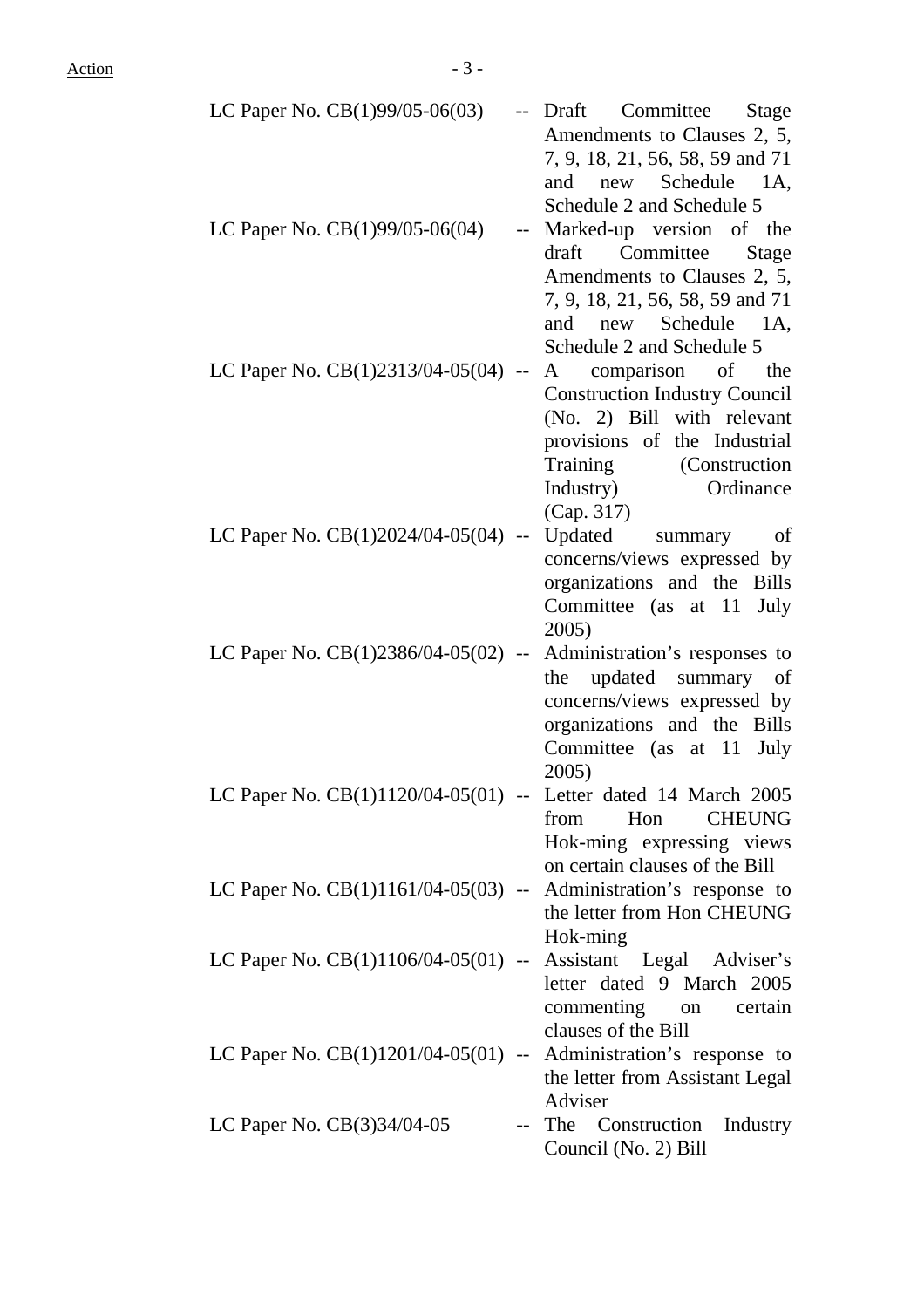LC Paper No.  $CB(1)153/04-05(02)$  -- Marked-up copy of the consequential amendments arising from the Bill)

2. The Bills Committee deliberated (Index of proceedings attached at the **Appendix**).

3. The Administration was requested to:

#### Clause 6 in Schedule 2

(a) consider expressly providing in law that a register of interest declarations of members of Construction Industry Council (CIC) be kept and made available to members of the public;

#### Clause 9 in Schedule 2

(b) provide the proposed Committee Stage Amendments to the clause with reference to section 2B of the Town Planning Ordinance about transaction of business by circulation of papers;

#### Clause 2 in Schedule 3

- (c) revise the clause to address the following views expressed by members –
	- (i) CIC should be given the flexibility to appoint members to the Construction Industry Training Board (the Board);
	- (ii) members appointed should be representative of the relevant sectors of the construction industry. A member considered that nominations should be made by industry organizations; and
	- (iii) persons other than CIC members might be appointed to the Board; and

#### Clause 3 in Schedule 3

(d) revise the clause in line with clause 10 to provide that appointed members of the Board should not be allowed to hold office for more than six consecutive years.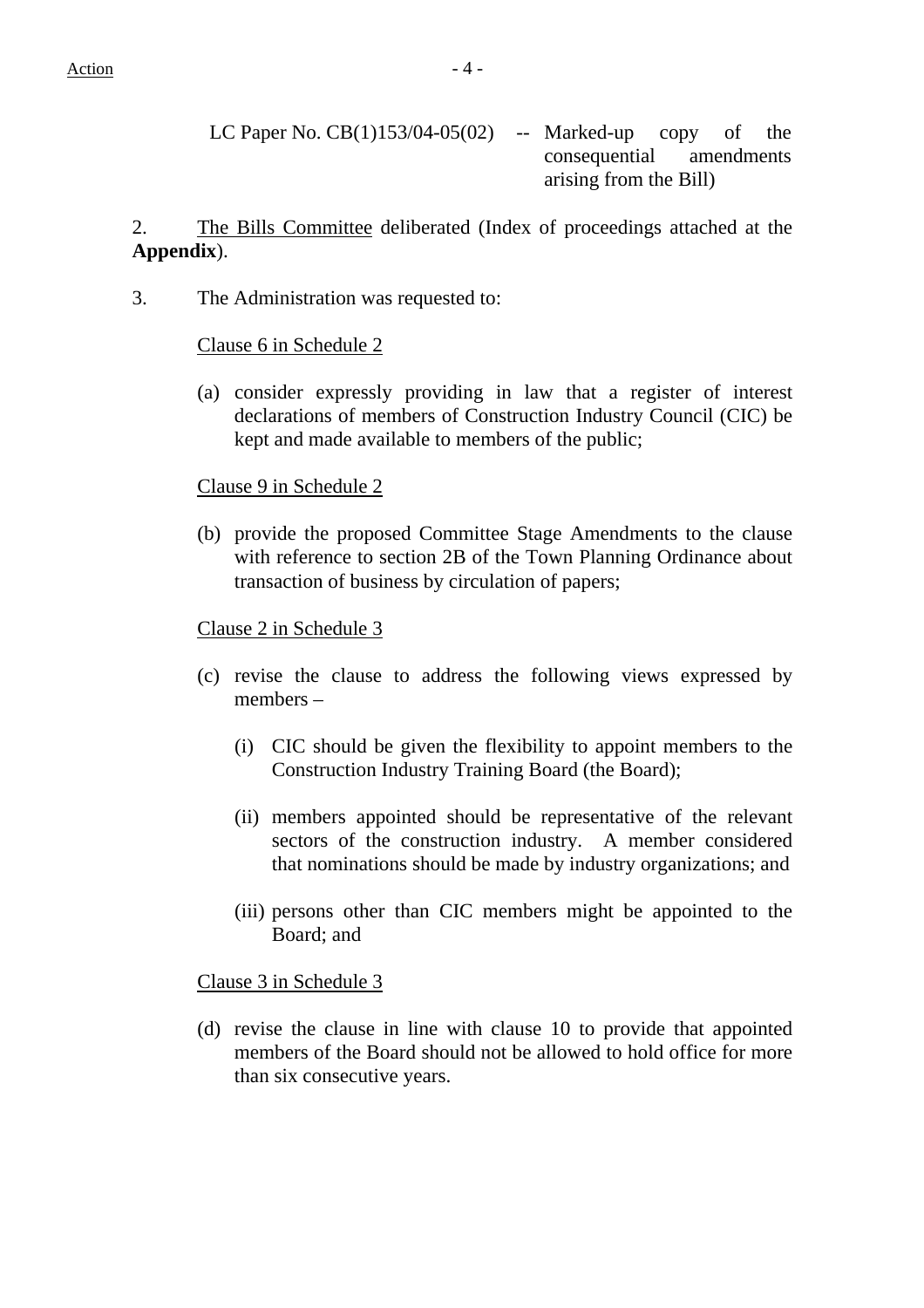# **III Any other business**

4. To allow sufficient time to sort out the outstanding issues, members agreed that the next meeting originally scheduled for 9 February 2006 be cancelled. The twenty-third meeting would be held on Thursday, 23 February 2006, at 2:30 pm. The Chairman urged the Administration to provide its response to all the outstanding issues and a complete set of Committee Stage Amendments for consideration at the meeting.

5. The meeting ended at 6:10 pm.

Council Business Division 1 Legislative Council Secretariat 27 February 2006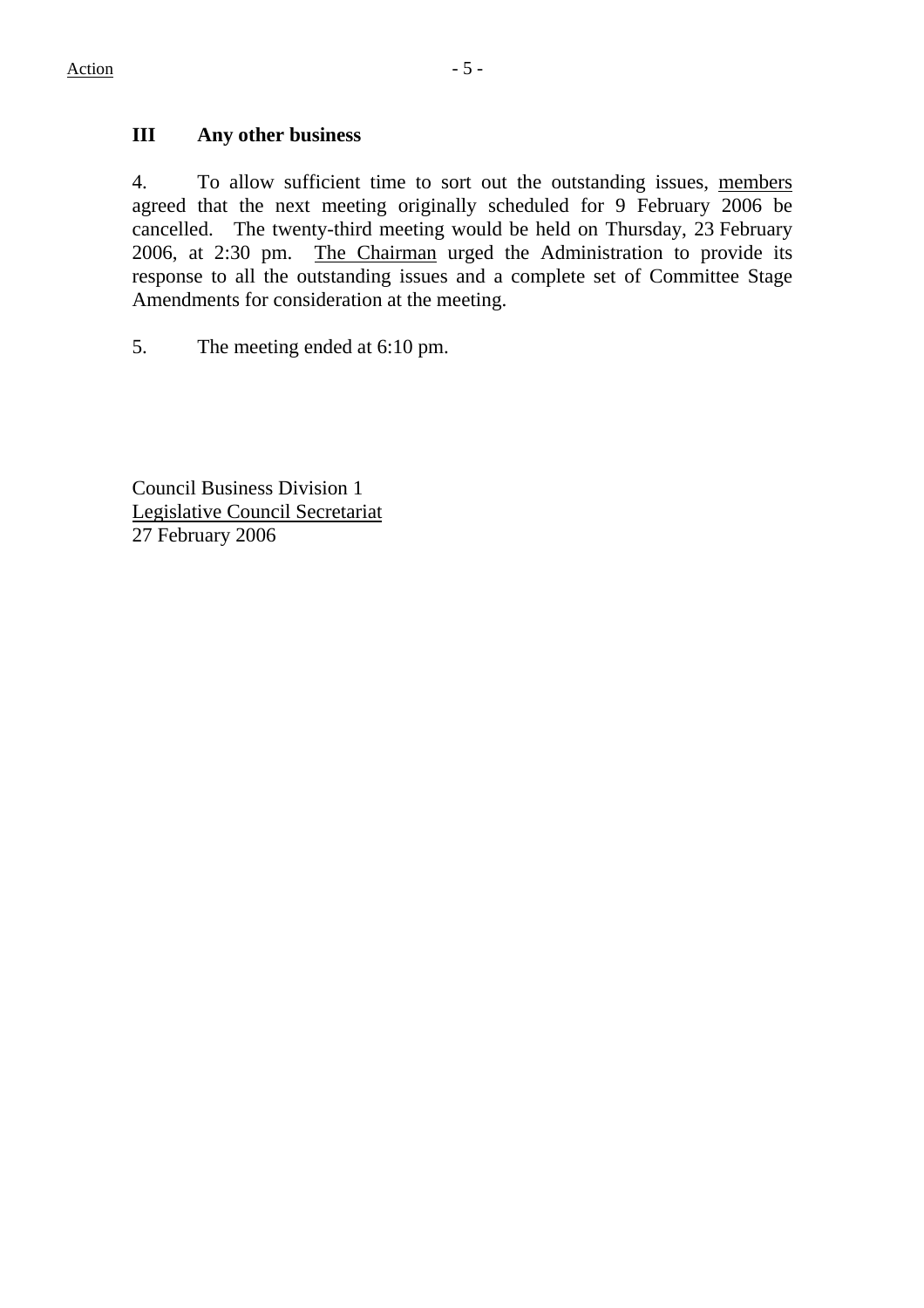# **Proceedings of the twenty-second meeting of the Bills Committee on Construction Industry Council (No. 2) Bill on Thursday, 19 January 2006, at 4:30 pm in Conference Room A of the Legislative Council Building**

| <b>Time marker</b> | <b>Speaker</b>                                                | Subject(s)                                                                                                                                                                                                          | <b>Action</b><br>required                                         |
|--------------------|---------------------------------------------------------------|---------------------------------------------------------------------------------------------------------------------------------------------------------------------------------------------------------------------|-------------------------------------------------------------------|
| 000000 - 000035    | Chairman                                                      | Confirmation<br>of<br>of<br>minutes<br>the<br>meetings held on 8 and 20 December<br>2005 respectively (LC Paper Nos.<br>CB(1)629/05-06 and CB(1)718/05-06<br>respectively)                                          |                                                                   |
| 000036 - 000108    | Chairman                                                      | Opening remarks                                                                                                                                                                                                     |                                                                   |
|                    | meetings on 20 December 2005 and 5 January 2006               | Discussion on the Administration's responses to follow-up actions arising from discussions at the                                                                                                                   |                                                                   |
| $000109 - 000810$  | Chairman<br>Administration                                    | Briefing by the Administration on its<br>responses to follow-up actions arising<br>from discussions at the meetings on<br>20 December 2005 and 5 January 2006<br>(LC Paper No. CB(1)708/05-06(02))                  |                                                                   |
| 000811 - 001907    | Chairman<br>Ms LI Fung-ying<br>Ms Emily LAU<br>Administration | Members' view on the need to further<br>follow up and report back in writing on<br>items (4) to (6) of LC Paper No.<br>$CB(1)708/05-06(02)$ before resumption<br>of the Second Reading Debate on the<br><b>Bill</b> |                                                                   |
|                    |                                                               | Administration's expression of<br>the<br>following points<br>in<br>response<br>to<br>$members -$                                                                                                                    |                                                                   |
|                    |                                                               | (a) Committee Stage Amendments The<br>(CSAs) would be proposed in Administratio<br>response to members' views on $ n $<br>items $(5)$ and $(6)$ ;                                                                   | take<br>to<br>action<br>under<br>paragraph 3(b)<br>of the minutes |
|                    |                                                               | (b) Construction<br>Industry<br>Council<br>(CIC) would be invited to draw up<br>clear and transparent guidelines on<br>declaration<br>interests<br>of<br>with<br>reference to current practices of                  |                                                                   |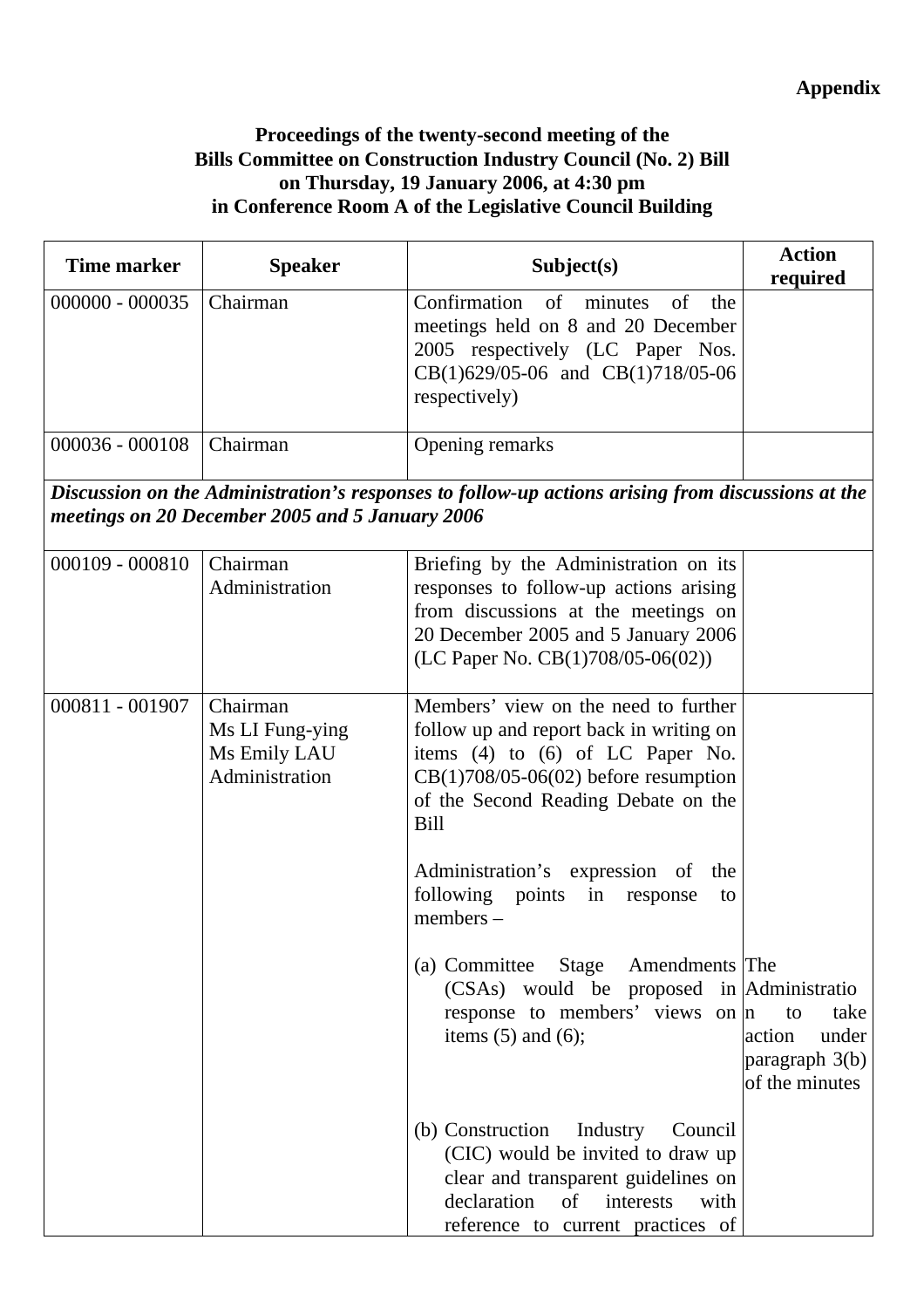| Time marker     | <b>Speaker</b>                                                                                     | Subject(s)                                                                                                                                                                                                                                                                                                                                                                                                                                            | <b>Action</b><br>required |
|-----------------|----------------------------------------------------------------------------------------------------|-------------------------------------------------------------------------------------------------------------------------------------------------------------------------------------------------------------------------------------------------------------------------------------------------------------------------------------------------------------------------------------------------------------------------------------------------------|---------------------------|
|                 |                                                                                                    | similar statutory organizations and<br>its own specific circumstances; and                                                                                                                                                                                                                                                                                                                                                                            |                           |
|                 |                                                                                                    | (c) Since the Bill provided for the<br>setting up of a committee to<br>specifically handle objection cases<br>rather than levy assessment, there<br>would be no role conflict in respect<br>of the members to be appointed to<br>that committee by CIC.                                                                                                                                                                                               |                           |
| 001908 - 003750 | Chairman<br>Mr Patrick LAU<br>Mr Howard YOUNG<br>Ms LI Fung-ying<br>Ms Emily LAU<br>Administration | Chairman's recapitulation of the Bills<br>Committee (BC)'s recent discussion on<br>item<br>$(6)$ of LC Paper<br>No.<br>$CB(1)708/05-06(02)$ (clause 2 in<br>Schedule 3)                                                                                                                                                                                                                                                                               |                           |
|                 |                                                                                                    | Members' expression of the following<br>views on clause 2 in Schedule 3 –                                                                                                                                                                                                                                                                                                                                                                             |                           |
|                 |                                                                                                    | (a) A member's view that to ensure<br>members<br>appointed<br>the<br>to<br>Industry<br>Training<br>Construction<br>would<br>Board (CITB)<br>be<br>representative of and accountable<br>to the relevant sectors of the<br>construction industry, they should<br>be appointed from candidates<br>nominated<br>by<br>industry<br>organizations. In any event, the<br>nominating mechanism in question<br>should be reasonable, clear and<br>transparent; |                           |
|                 |                                                                                                    | (b) Another member's view that since<br>CIC's representativeness would be<br>ensured with proposed CSAs to<br>clause 9, CIC should be trusted to<br>appoint members of CITB;                                                                                                                                                                                                                                                                          |                           |
|                 |                                                                                                    | $(c)$ Yet<br>member's<br>another<br>disagreement<br>applying<br>on<br>a<br>nominating mechanism for CITB.<br>It was suggested that CITB should<br>comprise members of CIC who<br>could also propose other candidates                                                                                                                                                                                                                                  |                           |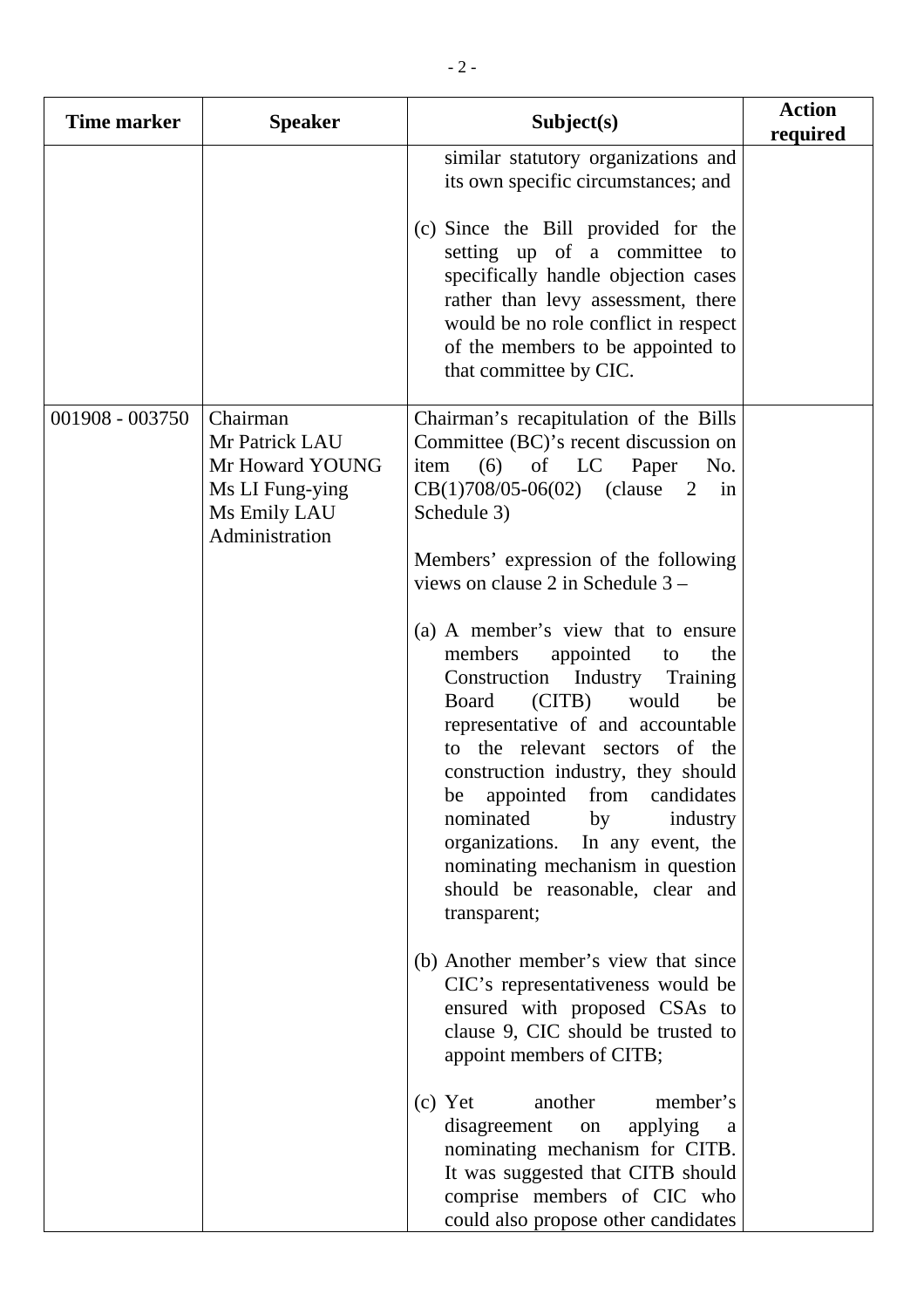| Time marker     | <b>Speaker</b>                                               | Subject(s)                                                                                                                                                                                                                                                                                                                                                     | <b>Action</b><br>required             |
|-----------------|--------------------------------------------------------------|----------------------------------------------------------------------------------------------------------------------------------------------------------------------------------------------------------------------------------------------------------------------------------------------------------------------------------------------------------------|---------------------------------------|
|                 |                                                              | from relevant sectors if he/she was<br>too busy to sit on CITB;                                                                                                                                                                                                                                                                                                |                                       |
|                 |                                                              | (d) Some members' indication of<br>support for CIC members to sit on<br>CITB, and further proposal that the<br>appointment<br>of<br>candidates<br>proposed for CITB should be<br>endorsed by the whole Council and<br>not just the CIC Chairman. There<br>was also view that the appointees<br>should be required to report back to<br>respective sectors; and |                                       |
|                 |                                                              | member's<br>$(e)$ A<br>expression<br>of<br>reservation about restricting<br>the<br>composition of CITB on grounds<br>that setups like CITB might need to<br>seek outside expert advice.<br>He<br>therefore opined that persons other<br>than CIC members might<br>be<br>appointed to CITB.                                                                     |                                       |
|                 |                                                              | Members' agreement that CIC should The<br>be given the flexibility to appoint its Administratio<br>own members or other candidates to n<br>CITB, and that clause 2 in Schedule $3$ action<br>should be reviewed in light of their paragraph $3(c)$<br>views above                                                                                              | take<br>to<br>under<br>of the minutes |
| 003751 - 004649 | Chairman<br>Ms Emily LAU<br>Mr Patrick LAU<br>Administration | Members' expression of the following<br>views on item (4) of LC Paper No.<br>$CB(1)708/05-06(02)$ (clause 6<br>$\sin$<br>Schedule $2$ ) –                                                                                                                                                                                                                      |                                       |
|                 |                                                              | (a) There was a need to expressly The<br>provide in law the principle that a Administratio<br>register of interest declarations of $ n $<br>CIC members be kept and made action<br>available to members of the public; $\alpha$   paragraph 3(a)                                                                                                               | take<br>to<br>under<br>of the minutes |
|                 |                                                              | secretariat of CIC should<br>$(b)$ The<br>ensure that members who had an<br>under<br>interest<br>in<br>matters<br>consideration<br>should<br>be<br>not                                                                                                                                                                                                         |                                       |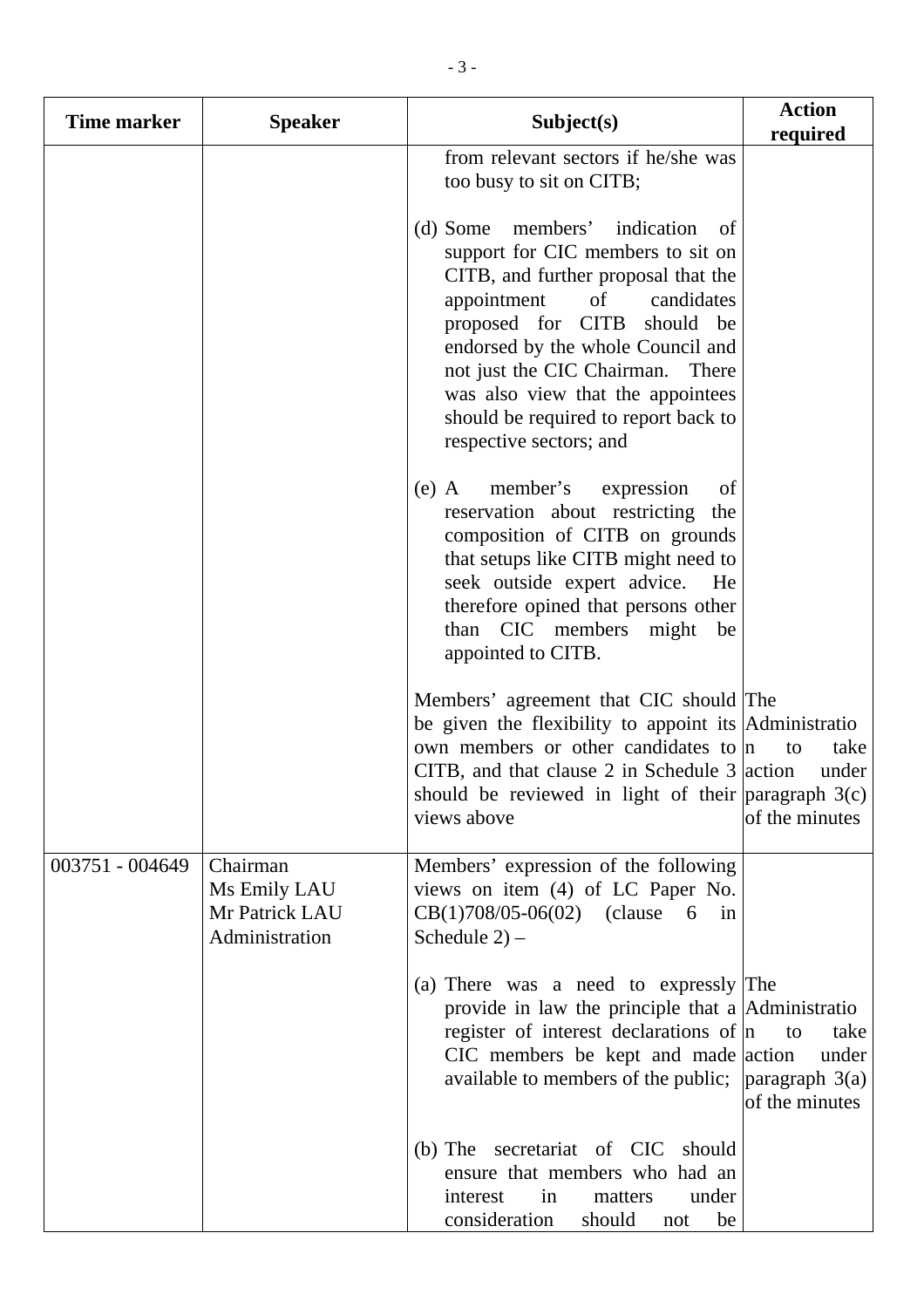| Time marker              | <b>Speaker</b>                               | Subject(s)                                                                                                                                                                                                                                                                                                                                                                                                                                   | <b>Action</b><br>required                               |
|--------------------------|----------------------------------------------|----------------------------------------------------------------------------------------------------------------------------------------------------------------------------------------------------------------------------------------------------------------------------------------------------------------------------------------------------------------------------------------------------------------------------------------------|---------------------------------------------------------|
|                          |                                              | provided with the relevant papers;<br>(c) Reference should be made to the<br>relevant provision of the Town<br>Planning Board; and                                                                                                                                                                                                                                                                                                           |                                                         |
|                          |                                              | (d) A member's view that, to facilitate<br>updating, there<br>should<br>be<br><sub>a</sub><br>centralized record of interest<br>declarations of members serving on<br>advisory and<br>various<br>statutory<br>bodies.                                                                                                                                                                                                                        |                                                         |
|                          |                                              | Administration's agreement to consider<br>providing in the Bill that a register of<br>declarations<br>should<br>interest<br>be<br>maintained by CIC, but underlined the<br>need for flexibility to work out the<br>details by administrative means.<br>It<br>was also explained that the Bill had<br>already had an express provision<br>concerning disclosure of interests of<br><b>CIC</b><br>members<br>prescribed<br>in<br>circumstances |                                                         |
|                          | Clause-by-clause examination of the Bill     |                                                                                                                                                                                                                                                                                                                                                                                                                                              |                                                         |
| 004650 - 004829 Chairman | Administration                               | Chairman's<br>advice<br>that<br>the<br>Administration had yet to report back<br>on its undertaking concerning clause 82                                                                                                                                                                                                                                                                                                                      |                                                         |
| 004830 - 005200          | Chairman<br>Mr Patrick LAU<br>Administration | Schedule 3 Composition, meetings and<br>proceedings of Board, etc.<br>Clause 3: Term of office of Board<br>member who is not public officer<br>Members' view that the clause should The<br>be revised in line with clause 10 to Administratio<br>provide that appointed members should $ n $<br>not be allowed to hold office for more action<br>than six consecutive years                                                                  | to<br>take<br>under<br>paragraph 3(d)<br>of the minutes |
| 005201 - 005600          | Chairman<br>Mr Patrick LAU                   | Clause 8: Proceedings of Board                                                                                                                                                                                                                                                                                                                                                                                                               |                                                         |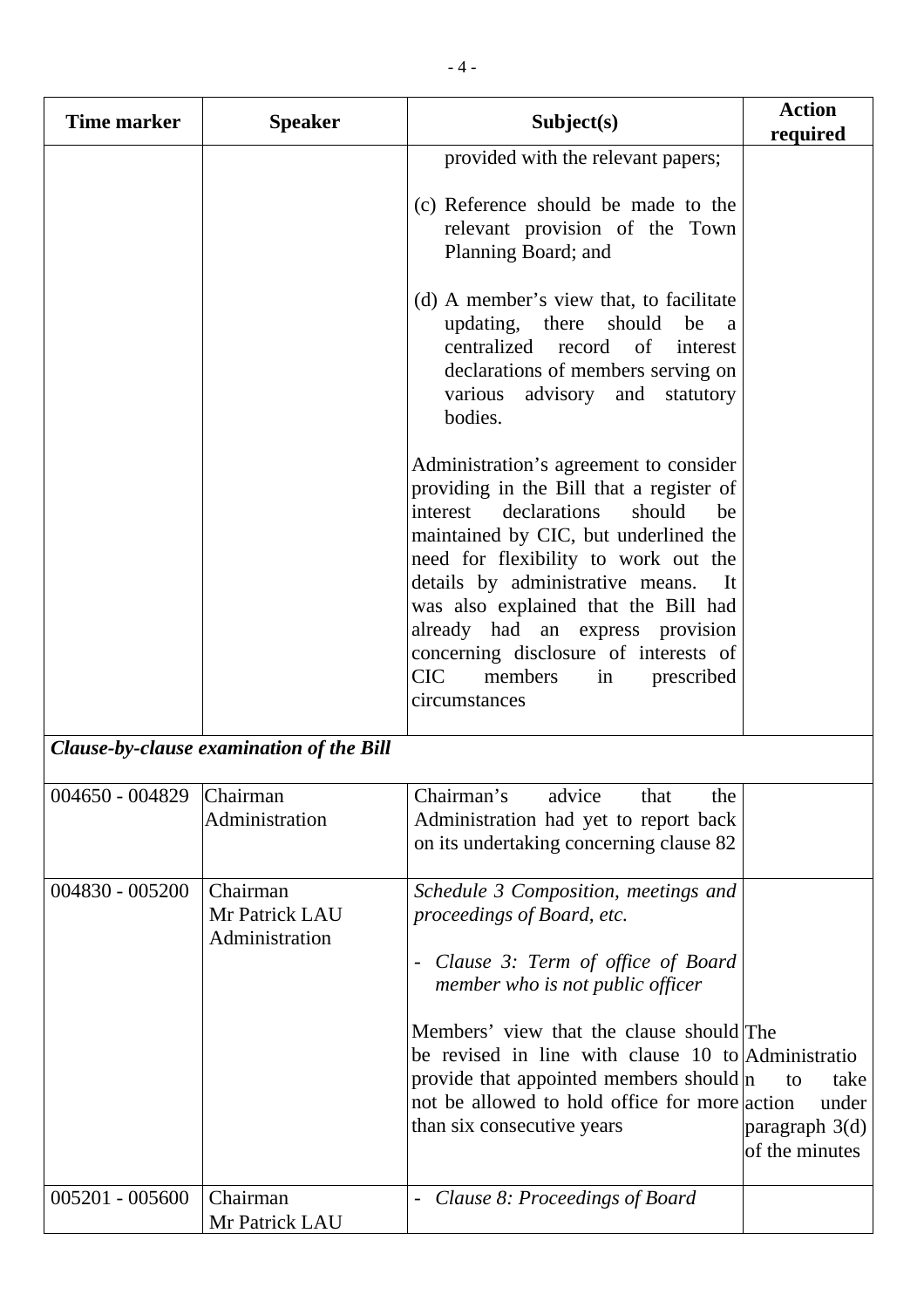| <b>Time marker</b> | <b>Speaker</b>                                    | Subject(s)                                                                                                                                                                                                                                                                                                                                                                                                                                                                                                                                                 | <b>Action</b><br>required |
|--------------------|---------------------------------------------------|------------------------------------------------------------------------------------------------------------------------------------------------------------------------------------------------------------------------------------------------------------------------------------------------------------------------------------------------------------------------------------------------------------------------------------------------------------------------------------------------------------------------------------------------------------|---------------------------|
|                    | Ms Emily LAU<br>Mr Howard YOUNG<br>Administration | Some members' view that meetings of<br>CITB should be conducted in public as<br>was presently the practice of the<br>Construction<br>Industry<br>Training<br>Authority (CITA)                                                                                                                                                                                                                                                                                                                                                                              |                           |
|                    |                                                   | Administration's explanation that based<br>on the experience of CITA, members of<br>the public had shown little interest in<br>attending the discussions related to<br>training matters. There was hence no<br>need to open up future meetings of<br><b>CITB</b>                                                                                                                                                                                                                                                                                           |                           |
|                    |                                                   | Some other members' view that as<br>CITB would have to report its work at<br>CIC's open meetings, to obviate<br>administrative work, there might not be<br>a need to require CITB to conduct open<br>meetings                                                                                                                                                                                                                                                                                                                                              |                           |
| 005601 - 005739    | Chairman<br>Ms Emily LAU<br>Administration        | - Clause 13: Delegation of Board's<br>functions and appointment<br>$\sigma f$<br>subcommittee                                                                                                                                                                                                                                                                                                                                                                                                                                                              |                           |
|                    |                                                   | A member's expression of concern<br>about the power of CITB to appoint<br>subcommittees as it considered<br>appropriate                                                                                                                                                                                                                                                                                                                                                                                                                                    |                           |
|                    |                                                   | Administration's explanation that since<br>would organize specialized<br><b>CITB</b><br>training courses/trade-testing and take<br>of relevant<br>charge<br>duties,<br>the<br>experience of CITA demonstrated that<br>it would be necessary to set up a host<br>subcommittees participated<br>of<br>by<br>practitioners with suitable expertise for<br>the carrying out of its responsibilities<br>including advising on the curricula and<br>individual<br>requirements<br>of<br>courses/trade-testing<br>based<br>on<br>prevailing needs of the industry |                           |
|                    |                                                   | The Chairman's indication of support<br>the above subcommittees<br>for<br>and                                                                                                                                                                                                                                                                                                                                                                                                                                                                              |                           |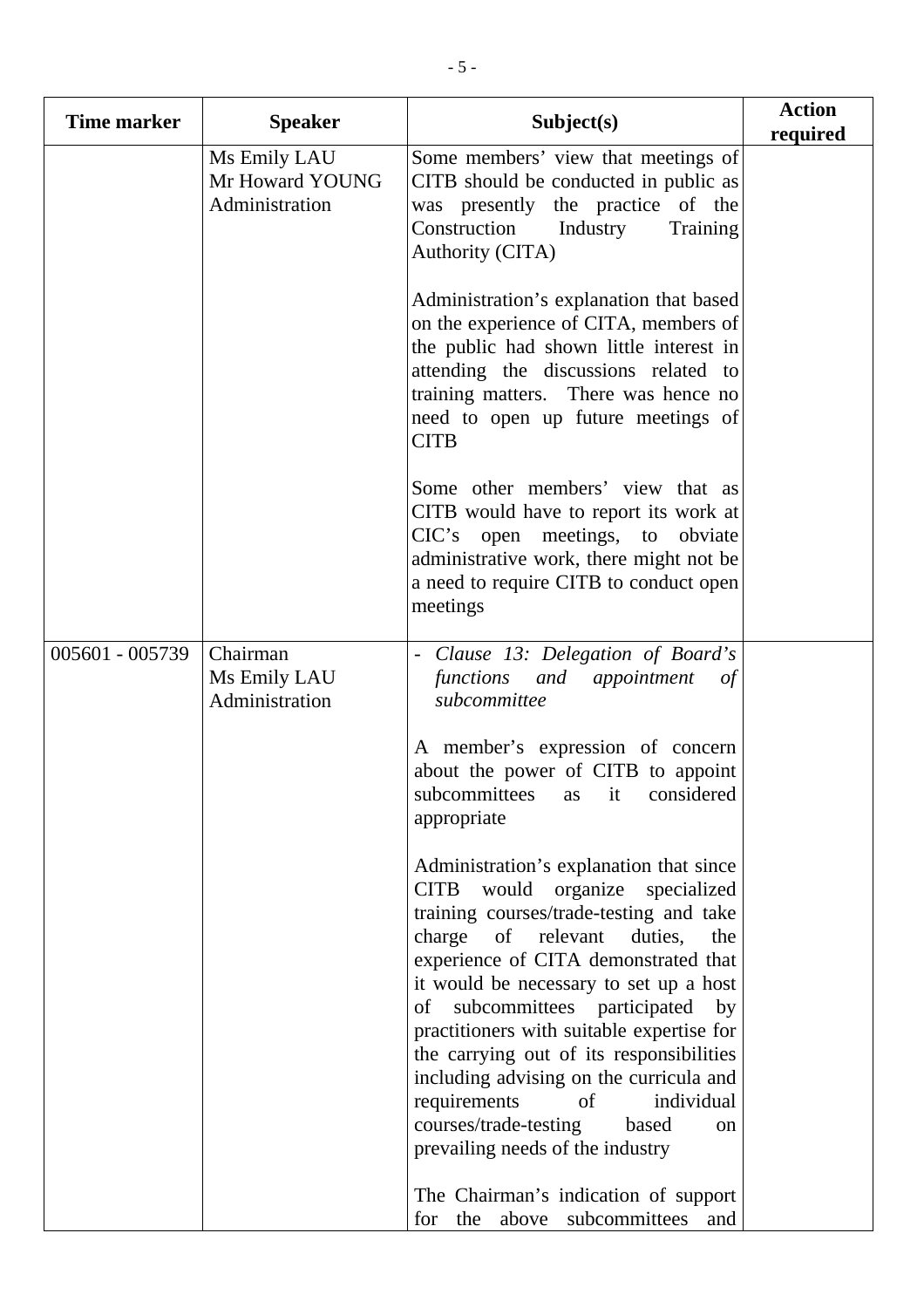| <b>Time marker</b>       | <b>Speaker</b>                             | Subject(s)                                                                                                                                                                                                                                                                                                                                                                                                                                                     | <b>Action</b><br>required |
|--------------------------|--------------------------------------------|----------------------------------------------------------------------------------------------------------------------------------------------------------------------------------------------------------------------------------------------------------------------------------------------------------------------------------------------------------------------------------------------------------------------------------------------------------------|---------------------------|
|                          |                                            | appointment of non-CIC members                                                                                                                                                                                                                                                                                                                                                                                                                                 |                           |
| 005740 - 010006          | Chairman<br>Administration                 | - Clause 8: Proceedings of Board<br>Members noted the views on the clause<br>the<br>updated<br>in<br>of<br>summary<br>concerns/views<br>expressed<br>by<br>organizations and the Bills Committee<br>(as at 11 July 2005) (LC Paper No.<br>$CB(1)2024/04-05(04))$<br>and<br>the<br>Administration's response thereto (LC<br>Paper No. CB(1)2386/04-05(02))                                                                                                      |                           |
| 010007 - 010318          | Chairman<br>Administration<br>Ms Emily LAU | Schedule 4 Levy<br>Members noted the Schedule                                                                                                                                                                                                                                                                                                                                                                                                                  |                           |
| 010319 - 012723          | Administration<br>Chairman                 | Schedule 5 Consequential or related<br>amendments<br>Reference to the marked-up copy of the<br>consequential<br>amendments<br>arising<br>the Bill (LC Paper<br>from<br>No.<br>$CB(1)153/04-05(02))$<br>Members noted the Schedule                                                                                                                                                                                                                              |                           |
| 012724 - 013019 Chairman | Miss CHAN Yuen-han<br>Administration       | Administration's explanation in<br>response to a member that it had yet to<br>report back on its undertaking<br>concerning smooth transition of the<br>staff of CITA upon its amalgamation<br>with CIC (clause 82) because feedback<br>from parties involved was<br>still<br>outstanding on the length of the<br>transitional period. Active steps were<br>being taken to forge a consensus<br>between the management and staff<br>sides of CITA on this front |                           |
| $013020 - 013233$        | Chairman<br>Administration                 | Meeting arrangements                                                                                                                                                                                                                                                                                                                                                                                                                                           |                           |